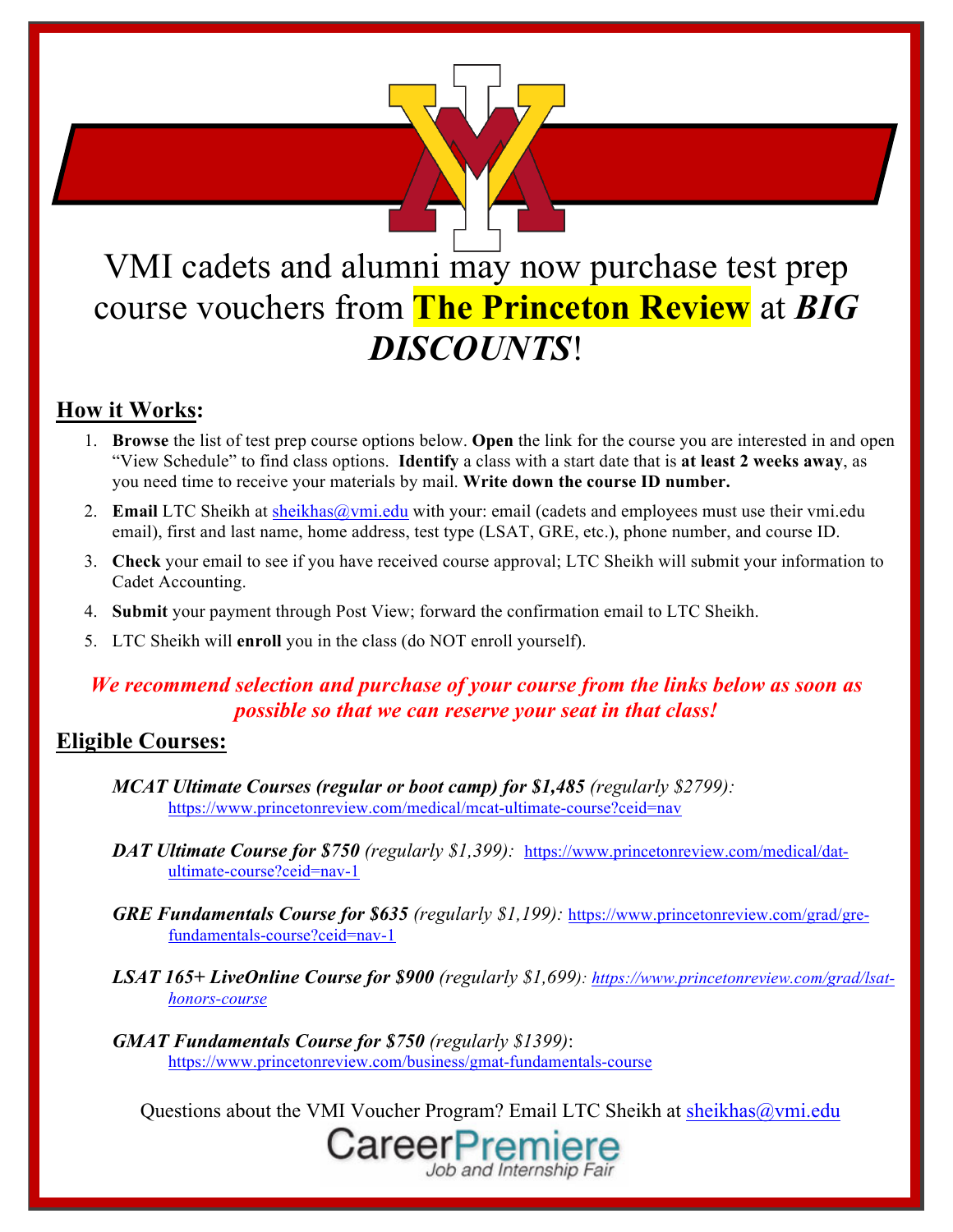

#### **The Princeton Review's LSAT Course**

|                                    | <b>Instruction:</b>                                                              |  |  |  |  |  |  |
|------------------------------------|----------------------------------------------------------------------------------|--|--|--|--|--|--|
|                                    | 84 Hours of Standard Instruction<br>$\cap$                                       |  |  |  |  |  |  |
|                                    | Led by an Expert Instructor                                                      |  |  |  |  |  |  |
| Program                            | Students will master problem-solving and time-management techniques<br>$\circ$   |  |  |  |  |  |  |
| Length                             | designed to help them become a better test taker and significantly improve       |  |  |  |  |  |  |
|                                    | their score                                                                      |  |  |  |  |  |  |
| <b>Diagnostic</b>                  | <b>6 Proctored Practice Tests</b>                                                |  |  |  |  |  |  |
| <b>Tests</b>                       | Each student will receive a customized detailed score report per test<br>$\circ$ |  |  |  |  |  |  |
|                                    | Each Student will receive a copy of the following materials<br>$\bullet$         |  |  |  |  |  |  |
| <b>Student</b><br><b>Materials</b> | o LSAT Diagnostic Exam                                                           |  |  |  |  |  |  |
|                                    | LSAT Book $1 & 2$<br>$\circ$                                                     |  |  |  |  |  |  |
|                                    | $\circ$ LSAT Scantrons                                                           |  |  |  |  |  |  |
|                                    | 120 Day Access to the Online Student Portal                                      |  |  |  |  |  |  |
|                                    | $150+$ hours of additional videos and online content<br>$\circ$                  |  |  |  |  |  |  |
| Online                             | 150 hours of online drills and explanations<br>$\bullet$                         |  |  |  |  |  |  |
| <b>Student</b><br>Portal           | Students can access their instructor outside of class to go over difficult<br>٠  |  |  |  |  |  |  |
|                                    | problems, review homework, and ask questions                                     |  |  |  |  |  |  |
|                                    | $150+$ hours of additional videos and online content<br>٠                        |  |  |  |  |  |  |

#### **LSAT Voucher Pricing**

| <b>Vouchers</b>    | <b>Retail Price</b> | <b>VMI Pricing</b> | <b>Savings</b> |
|--------------------|---------------------|--------------------|----------------|
| <b>LSAT Course</b> | $$1,699$ /student   | \$900/student      | \$799/student  |

**\*Disclaimer\* Voucher students are NOT eligible for the Money Back Guarantee.**

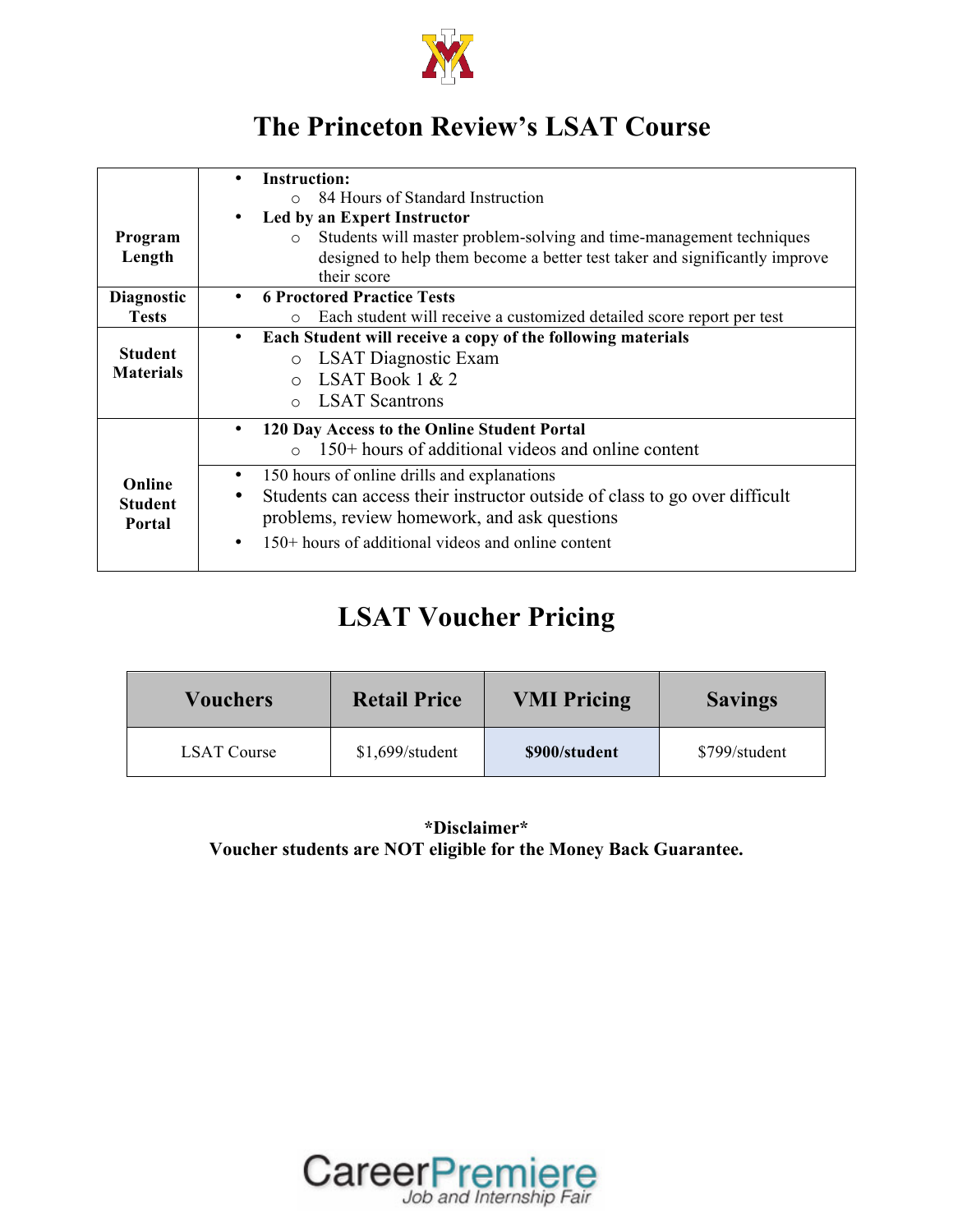

## **The Princeton Review's MCAT Ultimate Program Features**

|                       | <b>123 Hours of Live Instruction</b>                                                   |                                                                            |  |  |
|-----------------------|----------------------------------------------------------------------------------------|----------------------------------------------------------------------------|--|--|
| <b>Diagnostic</b>     | Taught by a team of $3 - 5$ subject experts<br>$\circ$                                 |                                                                            |  |  |
| <b>Tests</b>          | Up to 15 Full-Length Practice Tests available for extended study                       |                                                                            |  |  |
|                       | Access to all AAMC materials as they are released                                      |                                                                            |  |  |
|                       |                                                                                        | Most programs use 3-5 tests during the course of instruction               |  |  |
|                       | Each Student will receive a copy of the following materials<br>$\bullet$               |                                                                            |  |  |
| <b>Student</b>        | <b>MCAT Biology Review</b>                                                             | MCAT Psychology and Sociology Review                                       |  |  |
| <b>Materials</b>      | <b>MCAT Biochemistry Review</b>                                                        | MCAT In-Class Compendium                                                   |  |  |
|                       | <b>MCAT General Chemistry Review</b>                                                   | <b>MCAT Science Workbook</b>                                               |  |  |
|                       | <b>MCAT Organic Chemistry Review</b>                                                   | <b>MCAT Verbal Accelerator</b>                                             |  |  |
|                       | <b>MCAT Physics and Math Review</b>                                                    | <b>MCAT Critical Analysis and Reasoning</b>                                |  |  |
|                       | <b>MCAT CARS Review</b>                                                                | <b>Skills</b>                                                              |  |  |
|                       |                                                                                        | MCAT Science Review Questions &                                            |  |  |
|                       |                                                                                        | Solutions                                                                  |  |  |
|                       | 270 Day Access to the Online Student Portal<br>$\bullet$                               |                                                                            |  |  |
| <b>Included</b>       | Access to all AAMC Materials as they are released<br>$\bullet$                         |                                                                            |  |  |
| <b>AAMC</b>           | Official AAMC MCAT 2015 Test<br>$\bullet$                                              | Official MCAT Chemistry Question<br>$\bullet$                              |  |  |
| <b>Materials</b>      | MCAT AAMC Practice Exam 1<br>$\bullet$                                                 | Pack                                                                       |  |  |
|                       | Official AAMC MCAT 2015<br>$\bullet$                                                   | Official MCAT Critical Analysis                                            |  |  |
|                       | <b>Online Practice Questions</b>                                                       | and Reasoning Question Packs                                               |  |  |
|                       | <b>Official MCAT Biology Question</b><br>$\bullet$                                     | Volumes 1 & 2<br>$\circ$                                                   |  |  |
|                       | Packs (Volumes 1 & 2)                                                                  | <b>Official MCAT Physics Question</b>                                      |  |  |
|                       |                                                                                        | Pack                                                                       |  |  |
|                       | <b>Access to Princeton Review's Exclusive Drills</b>                                   |                                                                            |  |  |
|                       | Each module is organized by subject and topic, so students can gain mastery<br>$\circ$ |                                                                            |  |  |
|                       | of the material through a variety of brain science techniques: assessing               |                                                                            |  |  |
| Online                | confidence, ensuring correct answers over time and providing clear answer              |                                                                            |  |  |
| <b>Student Portal</b> | explanations.                                                                          |                                                                            |  |  |
|                       | <b>Access MedFlix MCAT Video Archive</b>                                               |                                                                            |  |  |
|                       | Over 500+ hours of On-Demand Instructional Videos covering MCAT<br>$\circ$             |                                                                            |  |  |
|                       | specific Content and Strategies designed to offer a one-on-one review to all           |                                                                            |  |  |
|                       | students.                                                                              |                                                                            |  |  |
|                       | Over 80 hours of online lessons per subject<br>٠                                       |                                                                            |  |  |
|                       | 24/7 access with unlimited views and tracking.                                         |                                                                            |  |  |
|                       | <b>Interactive Score Reports</b>                                                       |                                                                            |  |  |
|                       | $\circ$                                                                                | Students and administrators receive personalized score reports that detail |  |  |
|                       | their performance and pinpoint strengths and weaknesses.                               |                                                                            |  |  |
|                       | <b>Administrative Score Reports:</b>                                                   |                                                                            |  |  |
|                       | Attendance, Score Reports (Bulk and Individual) Test Response Analysis,<br>$\circ$     |                                                                            |  |  |
|                       | Score Trends, and Drill Performance Administrative Reporting                           |                                                                            |  |  |

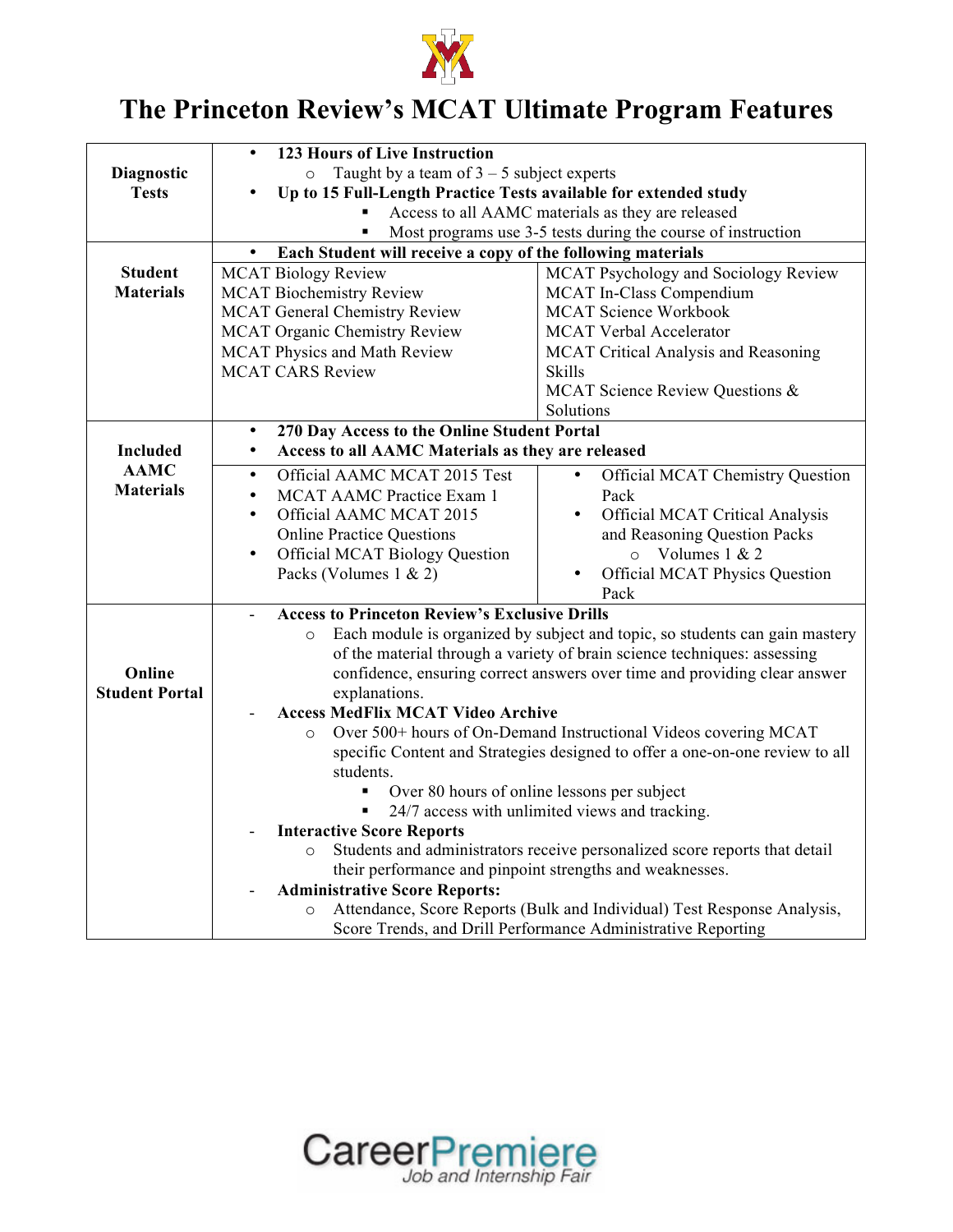

| <b>MCAT Ultimate Course</b><br><b>Subject Overview</b>           |    |     |  |  |
|------------------------------------------------------------------|----|-----|--|--|
| <b>Total</b><br><b>Total Hours</b><br>Subject<br><b>Sessions</b> |    |     |  |  |
| <b>Biology</b>                                                   | 11 | 33  |  |  |
| Physics                                                          | 6  | 18  |  |  |
| <b>General Chemistry</b>                                         | 6  | 18  |  |  |
| <b>Organic Chemistry</b>                                         | 4  | 12  |  |  |
| <b>Critical Analysis and Reasoning Skills</b>                    | 7  | 21  |  |  |
| <b>Psychology Sociology</b>                                      | 7  | 21  |  |  |
| <b>Total</b>                                                     | 41 | 123 |  |  |

## **MCAT Ultimate Voucher Pricing**

| <b>VOUCHERS</b>               | <b>Retail Price</b> | <b>VMI Pricing</b> | <b>Savings</b>  |
|-------------------------------|---------------------|--------------------|-----------------|
| <b>MCAT Ultimate Vouchers</b> | $$2,799$ /student   | \$1,485/student    | \$1,314/student |

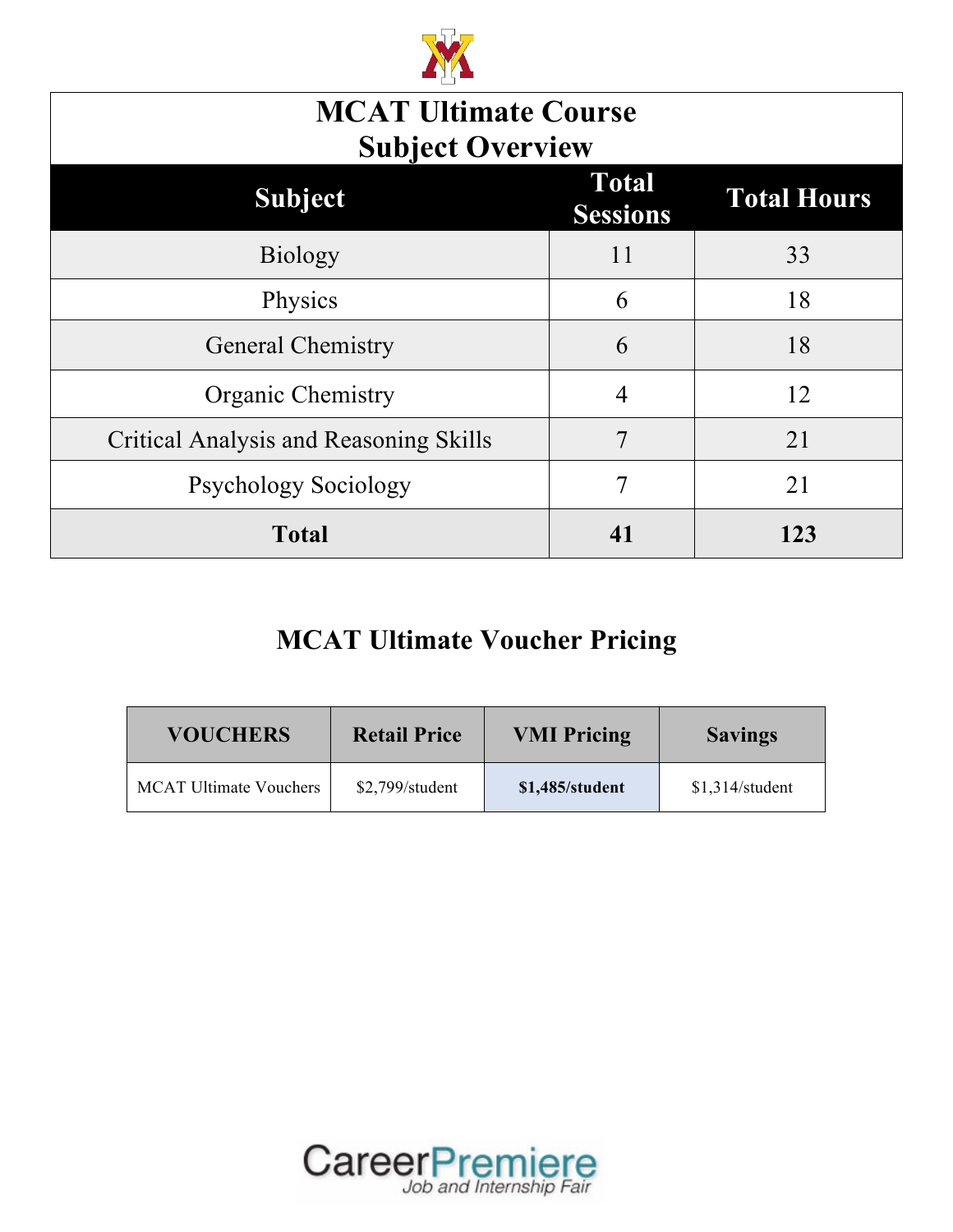

## **GRE Fundamentals Program Features**

|                                   | <b>Instruction: 24 Hours of Instruction</b>                                                     |
|-----------------------------------|-------------------------------------------------------------------------------------------------|
|                                   | 24 Hours of Standard Live Instruction<br>$\Omega$                                               |
|                                   | Comprised of 8, 3-hour classes<br>$\circ$                                                       |
| Program                           | Led by an Expert Instructor                                                                     |
| Length                            | Our GRE Fundamentals course focuses on both the content and the strategy that will<br>$\cap$    |
|                                   | be essential to the GRE. Each class will incorporate items from the different sections          |
|                                   | of the GRE: Quantitative Reasoning, Verbal Reasoning, and Analytical Writing.                   |
|                                   |                                                                                                 |
| <b>Diagnostic</b><br><b>Tests</b> | 8 full-length, adaptive practice tests                                                          |
|                                   | Each student will receive a copy of the following materials<br>$\bullet$                        |
| <b>Student</b>                    | Manual for the GRE Test<br>$\bigcap$                                                            |
| <b>Materials</b>                  | <b>GRE Vocabulary Flashcard</b><br>$\circ$                                                      |
|                                   |                                                                                                 |
|                                   | 120 Day Access to the Online Student Portal<br>$\bullet$                                        |
|                                   | 184 hours of online resources<br>$\circ$                                                        |
|                                   |                                                                                                 |
| Online                            | $470+$ drills<br>$\bullet$                                                                      |
| <b>Student</b>                    | $3500+$ practice questions                                                                      |
| Portal                            | 24 hours of videos                                                                              |
|                                   | 8 full-length, adaptive practice tests<br>$\bullet$                                             |
|                                   | Access to the Online Student Portal 24/7 for students to work on practice problems<br>$\bullet$ |
|                                   | and drills anytime day or night.                                                                |
|                                   |                                                                                                 |

## **GRE Fundamentals Voucher Pricing**

| <b>VOUCHERS</b>                | <b>Retail Price</b> | <b>VMI Pricing</b> | <b>Savings</b> |
|--------------------------------|---------------------|--------------------|----------------|
| <b>GRE</b> Fundamentals Course | $$1,199$ /student   | \$635/student      | \$564/student  |

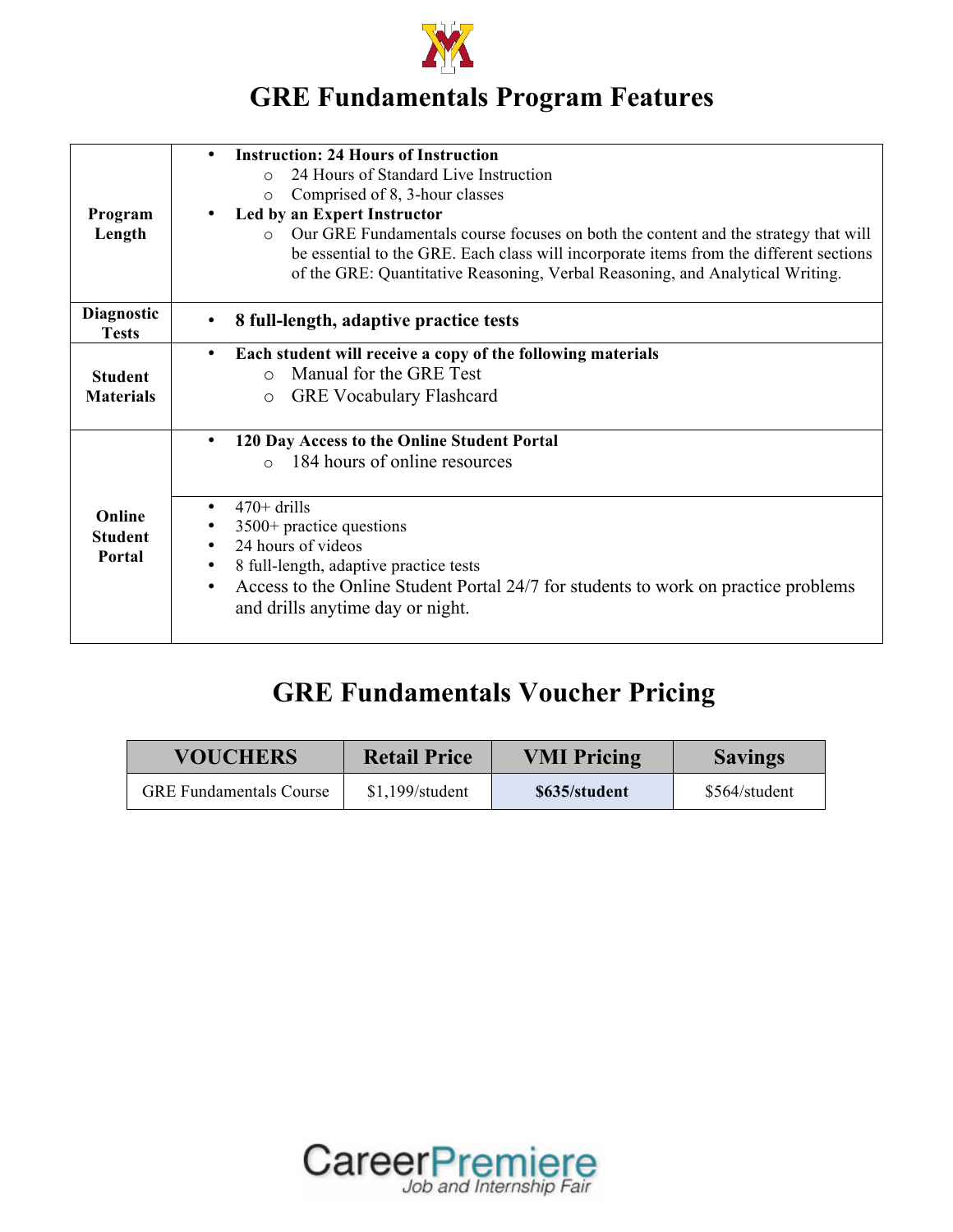

## **The Princeton Review's GMAT Fundamentals LiveOnline Program**

| Program<br>Length                  | <b>Instruction:</b><br>$\bullet$<br>27 Hours of LiveOnline Instruction<br>$\Omega$<br>Our GMAT Fundamentals course focuses on both the content and the strategy that will be<br>$\bigcirc$<br>essential to the GMAT.                                                                                                                                                                                                                                         |
|------------------------------------|--------------------------------------------------------------------------------------------------------------------------------------------------------------------------------------------------------------------------------------------------------------------------------------------------------------------------------------------------------------------------------------------------------------------------------------------------------------|
| <b>Diagnostics</b>                 | 10 full-length, computer adaptive practice tests                                                                                                                                                                                                                                                                                                                                                                                                             |
| <b>Student</b><br><b>Materials</b> | Each student will receive a copy of the following materials<br>$\bullet$<br>Complete set of materials including The Official Guide for GMAT Review, 13th<br>$\circ$<br>Edition<br>Access to The Princeton Review's Online suite of lessons students can review at<br>$\Omega$<br>any time                                                                                                                                                                    |
| Online<br><b>Student</b><br>Portal | 120 Day Access to the Online Student Portal<br>$\bullet$<br>Feedback on your GMAT essay with LiveGrader SM<br>$\circ$<br>Over 4,000 practice resources, including questions and videos<br>$\circ$<br>10 full-length, adaptive practice tests<br>$\circ$<br>Access to the Online Student Portal 24/7<br>$\bigcap$<br>Online portal with practice questions, drills and in-depth explanations to work on<br>$\circ$<br>your skills at any time of day or night |

## **GMAT Fundamentals LiveOnline Pricing**

| <b>VOUCHERS</b>                                  | <b>Retail Price</b> | <b>VMI Pricing</b> | <b>Savings</b> |
|--------------------------------------------------|---------------------|--------------------|----------------|
| <b>GMAT</b><br>FundamentalsLiveOnline<br>voucher | $$1,399$ /student   | \$750/student      | \$649/student  |

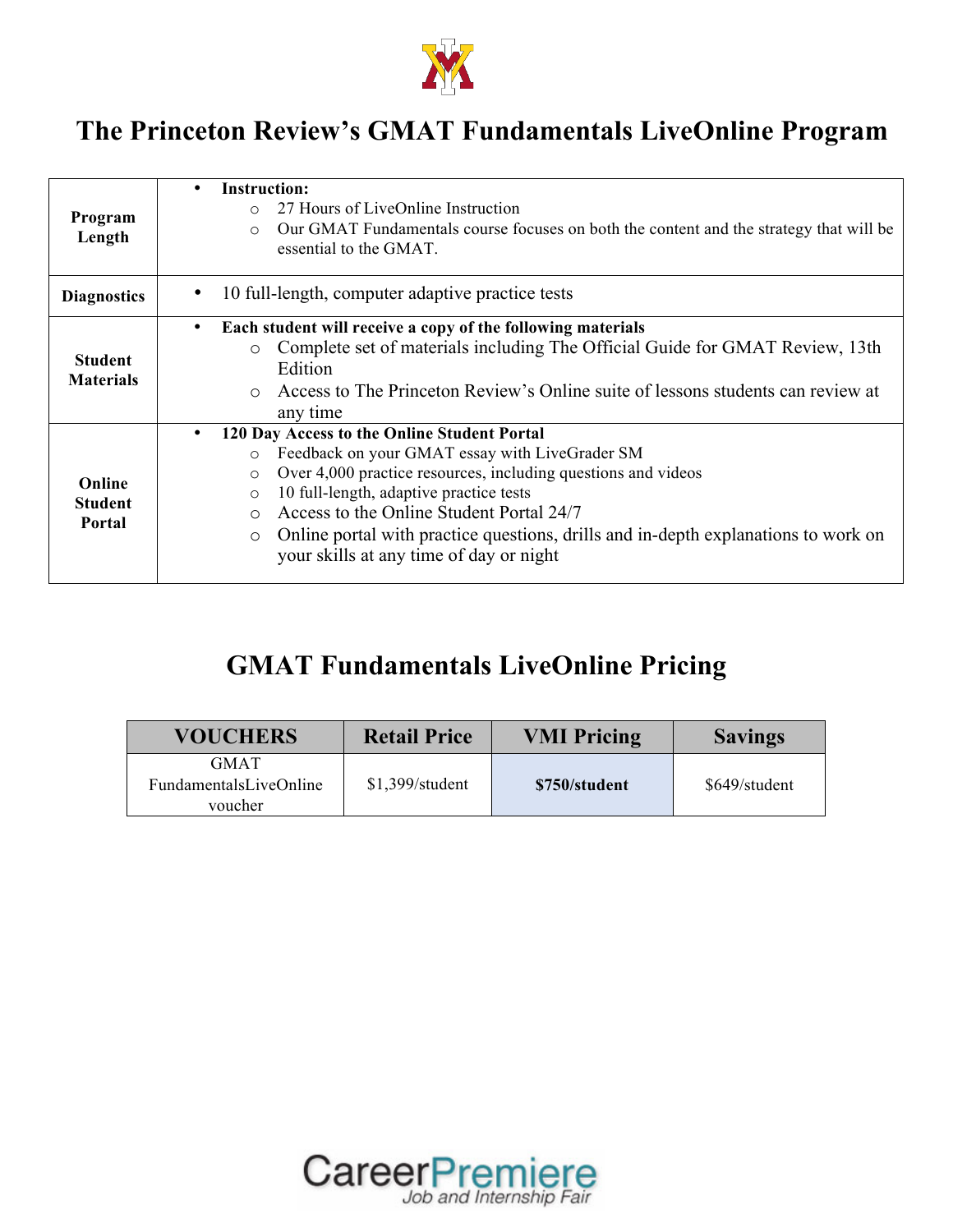

#### **The Princeton Review DAT Ultimate LiveOnline Course Program Features**

|                          | <b>Instruction: 55 Hours of in class instruction</b><br>$\bullet$                                                                   |  |  |  |
|--------------------------|-------------------------------------------------------------------------------------------------------------------------------------|--|--|--|
|                          | 55 Hours of Standard LiveOnline Instruction<br>$\Omega$                                                                             |  |  |  |
|                          |                                                                                                                                     |  |  |  |
|                          | Comprised of 24, 2.5-hour classes<br>$\circ$                                                                                        |  |  |  |
| Program                  | Led by a team of 3-5 Subject Experts                                                                                                |  |  |  |
| Length                   | Our DAT Ultimate course focuses on both the content and the strategy that will be                                                   |  |  |  |
|                          | essential to the DAT. Each class will incorporate items from the different sections of                                              |  |  |  |
|                          | the DAT: Survey of Natural Sciences, Perceptual Ability, reading Comprehension                                                      |  |  |  |
|                          | and Quantitative reasoning                                                                                                          |  |  |  |
| Diagnostic               | 4 full-length, computer-based practice tests                                                                                        |  |  |  |
| <b>Tests</b>             |                                                                                                                                     |  |  |  |
|                          | Each student will receive comprehensive workbooks including<br>$\bullet$                                                            |  |  |  |
|                          | A 3-D practice kit for the Perceptual Ability Test<br>$\circ$                                                                       |  |  |  |
| <b>Student</b>           | Cracking the DAT: 880+ pages covering all aspects of the test<br>$\circ$                                                            |  |  |  |
| <b>Materials</b>         |                                                                                                                                     |  |  |  |
|                          | In Class Compendium; 180+ pages of drills<br>$\circ$                                                                                |  |  |  |
|                          | 120 Day Access to the Online Student Portal                                                                                         |  |  |  |
|                          | 184 hours of online resources<br>$\Omega$                                                                                           |  |  |  |
|                          |                                                                                                                                     |  |  |  |
| Online<br><b>Student</b> | Workbook: $500+$ pages of practice questions                                                                                        |  |  |  |
| Portal                   | 17 hours of testing practice<br>$\bullet$                                                                                           |  |  |  |
|                          | 4 full-length, adaptive practice tests<br>$\bullet$                                                                                 |  |  |  |
|                          | Access to the Online Student Portal 24/7 for students to work on practice problems<br>$\bullet$<br>and drills anytime day or night. |  |  |  |
|                          |                                                                                                                                     |  |  |  |

#### **DAT Ultimate LiveOnline Voucher Pricing**

| <b>VOUCHERS</b>                     | <b>Retail Price</b> | <b>VMI Pricing</b> | <b>Savings</b> |
|-------------------------------------|---------------------|--------------------|----------------|
| LiveOnline DAT<br>Ultimate Vouchers | $$1,399$ /student   | \$750/student      | \$649/student  |

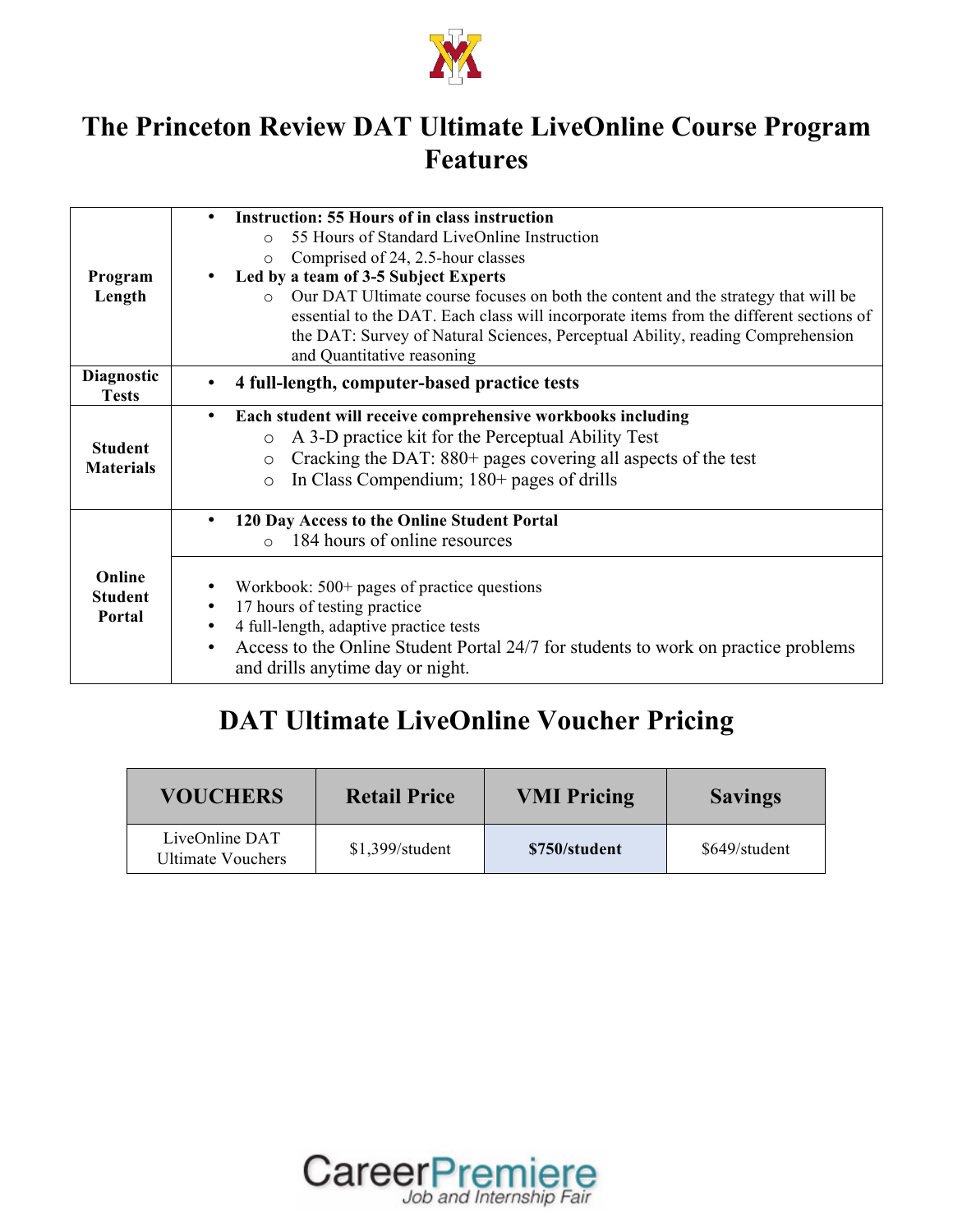

#### **Online Student Portal (shown for MCAT)**

*(GRE, GMAT, LSAT and DAT students also have an online student portal, not shown here)*



The Princeton Review provides a state-of-the art online student portal that integrates recorded lessons, hundreds of drills, and an in-depth analysis for every test question. This allows students to identify not only why the answers are credited, but also the likely mistakes the students made for incorrect answers.

Students receive personalized score reports that detail performance and pinpoint strengths and weaknesses. The scoring engine then provides recommendations on review lessons and drills based on each unique student's performance by subject and question type.



The online student portal also features the ultimate in convenience and will be available to students 24 hours a day, 7 days a week and accessible anywhere there is an internet connection.